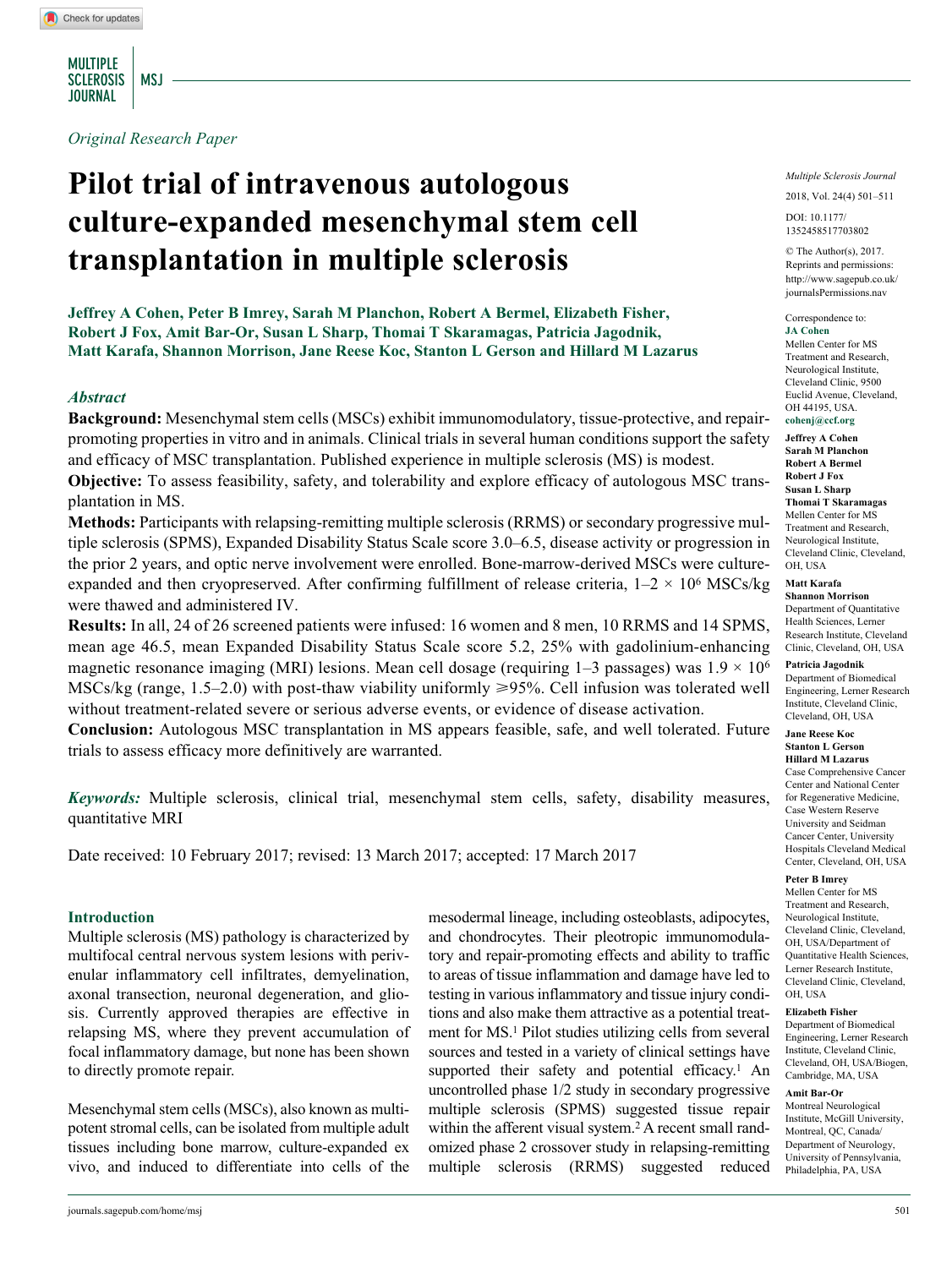gadolinium-enhancing brain MRI lesions.3 Based on regulatory input on study design, we undertook a phase 1 study of autologous, culture-expanded MSC transplantation in MS, focusing on feasibility, safety, and tolerability.

# **Materials and methods**

## *Study design*

This open-label, phase 1 pre–post comparison study enrolled participants at the Cleveland Clinic Mellen Center for MS Treatment and Research between March 2011 and April 2013. Bone marrow aspiration was performed in the Dahms Clinical Research Unit at University Hospitals Cleveland Medical Center (UHCMC). MSC isolation and culture-expansion were performed in the National Center for Regenerative Medicine Cellular Therapy Laboratory at Case Western Reserve University, as previously described.<sup>4</sup> The Cleveland Clinic and UHCMC Institutional Review Boards approved the study. Participants gave written consent before any study-related procedures were performed. The study was conducted in accordance with the International Conference on Harmonization Guidelines for Good Clinical Practice<sup>5</sup> and the principles of the Declaration of Helsinki.<sup>6</sup> A Steering Committee designed the study and monitored its conduct. A Medical Monitor and independent Data and Safety Monitoring Committee reviewed trial conduct and safety data. Additional administrative details are available in the Supplementary Appendix.

# *Participants*

Eligible participants were 18–55 years of age and had RRMS or SPMS fulfilling the 2010 McDonald Criteria;7 Expanded Disability Status Scale (EDSS) score 3.0–6.5;<sup>8</sup> documented relapse, worsening disability, or MRI lesion activity in the prior 2 years; evidence of optic nerve involvement clinically, on visual evoked potentials (VEP), or optic coherence tomography (OCT); and brain MRI demonstrating T2-hyperintense lesions fulfilling MS diagnostic criteria.9 Participants could continue interferon-beta or glatiramer acetate, but other disease therapies were discontinued for varying durations prior to screening.

### *Intervention*

After completing required screening, eligible participants underwent posterior iliac crest bone marrow aspiration under local anesthetic to obtain 20–50 mL of marrow. Bilateral aspiration was performed when necessary. MSCs were isolated and culture-expanded

using established standardized procedures.4 At each passage after the primary culture,  $1 \times 10^6$  cells were frozen for laboratory analysis. The cells were propagated in culture for up to 8 weeks in low-glucose Dulbecco's Modified Eagle's Medium (DMEM) containing 10% fetal bovine serum (FBS) prescreened for optimal MSC growth and 10 ng/mL human fibroblast growth factor-2 (R&D Systems, Minneapolis, MN). Conditioned culture medium was tested for microbiological contamination at each passage, and the culture terminated if microorganisms were detected. On the day of MSC harvest, the cells were detached from culture flasks using porcine trypsin and washed three times with PlasmaLyte plus 1% human serum albumin. Cell aliquots were evaluated for viability by trypan blue exclusion and cell surface phenotype by cytofluorometry with monoclonal antibodies for CD105, CD73, CD14, and CD45. An aliquot of the final cell product was tested for the presence of mycoplasma, and the conditioned medium was tested for aerobic and anaerobic bacteria, endotoxin, and fungus. MSCs were cryopreserved in a single Cryocyte freezing bag (plus two 1-mL satellite vials for quality assurance/quality control testing if needed), at final concentration of  $4 \times 10^{6}$ mL, in PlasmaLyte A containing 10% dimethyl sulfoxide and 5% human serum albumin.

Release criteria for the post-expansion/pre-cryopreservation MSC product included the following:

- Availability of at least  $1 \times 10^6$  MSCs/kg participant body weight.
- $\geq$ 90% positivity for CD105/CD73, and <5% positivity for CD14/CD45 surface markers.
- Absence of detectable bacteria, fungus, mycoplasma, or endotoxin.

In addition,  $\geq 70\%$  viability by trypan blue exclusion of an aliquot of the infusion product after thaw was required. If a culture was contaminated or provided inadequate cell yield, a second aspirate was requested from the participant.

After completion of the baseline (month 0) visit, participants received a single intravenous (IV) infusion of  $1-2 \times 10^6$ /kg body weight MSCs without premedication. Vital signs, percutaneous oxygen saturation, electrocardiogram, and adverse events (AEs) were monitored for 6 hours following infusion.

### *Procedures*

Safety assessments (AE monitoring, concomitant medication review, vital signs, weight, height, percutaneous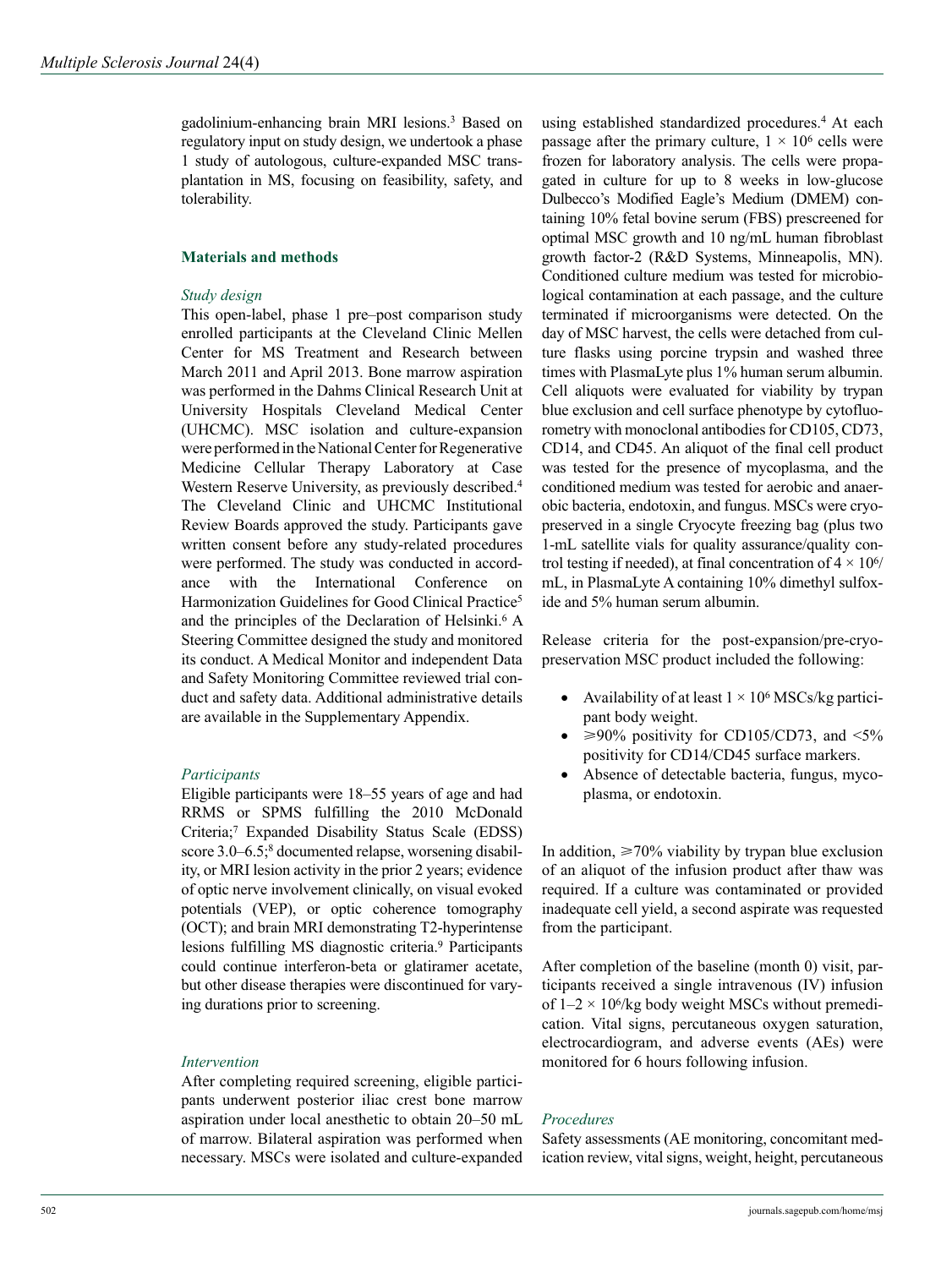oxygen saturation by pulse oximetry, general physical examination, blood chemistry, complete blood count, and urinalysis) were performed at screening (median, -2.7 months); baseline (month 0); post-infusion days 1, 4, 7, 14, 21; and months 1, 2, 3, and 6. Clinical immunology studies (thyroid stimulating hormone, antithyroglobulin antibodies, anti-microsomal antibodies, sedimentation rate, C-reactive protein, anti-nuclear antibodies, SSA, SSB, rheumatoid factor, and lymphocyte subsets by cytofluorometry) were performed at; baseline; and months 1, 3, and 6. Chest X-ray and electrocardiogram were performed at screening, and months 1 and 6. Participant self-reported global wellbeing using a visual analog scale, neurological examination and calculation of EDSS, Multiple Sclerosis Functional Composite (MSFC), high and low-contrast letter acuity using Sloan charts (LCLA), MRI, VEP, and OCT were performed at screening; month -1; baseline; and months 1, 2, 3, and 6. MRI scans were acquired on a 3T Siemens Trio MRI scanner (Erlangen, Germany) according to a standardized protocol (see Supplementary Appendix) and analyzed by the MRI Analysis Center (Biomedical Engineering, Lerner Research Institute, Cleveland Clinic, Cleveland, OH). OCT was performed using a Cirrus spectral domain OCT machine (Carl Zeiss Meditec, Dublin, CA).

### *Outcomes*

The study's primary objective was to evaluate the feasibility of culturing MSCs, and infusion-related safety and tolerability of autologous MSC transplantation over 1 month in participants with relapsing forms of MS. Secondary objectives included evaluation of safety and tolerability over 6 months and effects on disease activity measured by the number of gadolinium-enhancing MRI lesions at 1 month. Safety measures included AEs, vital signs, oxygen saturation, blood laboratory studies, clinical immunology studies, urinalysis, chest X-ray, and electrocardiogram. AE severity was categorized based on Common Terminology Criteria for Adverse Events (CTCAE) version 4.03.

Pre-specified exploratory efficacy measures included participant self-report of global well-being using a visual analog scale; MS disease status (relapses, EDSS, MSFC); vision (high-contrast visual acuity, LCLA); brain MRI (gadolinium-enhancing lesion number and volume, new/enlarged T2-hyperintense lesion number, T2-hyperintense and T1-hypointense lesion volumes, normalized whole brain volume (brain parenchymal fraction), gray matter fraction, whole brain diffusion tensor imaging (mean diffusivity, fractional anisotropy), whole brain magnetization transfer ratio (MTR)); VEP (P100 latency); and OCT (retinal nerve fiber layer thickness, foveal thickness, macular volume).

MS relapse was defined as new, recurrent, or increased MS symptom(s); developing acutely (evolving over less than 3 months); with onset at least 30 days after the onset of a previous confirmed relapse; lasting at least 24 hours; with new objective neurological findings on the examination; and not associated with infection, fever, increased body temperature for another reason, or metabolic derangement. Confirmed relapses could be treated at the Treating Neurologist's discretion with IV methylprednisolone 1000 mg/day for 3–5 days without an oral taper.

# *Statistical methods*

Clinically significant treatment-related AEs were expected to be infrequent  $(\leq 5\%$  of participants), based on accumulating experience with MSC transplantation.10 The trial was conducted under a group sequential monitoring plan, with interim examinations of treatment-related AEs after every fourth participant was followed for 1 month after infusion. Early stopping was to be considered if three participants within the first eight, or four participants overall, experienced treatment-related AE CTCAE grade  $\geq$ 3 or treatment-related serious AE at any point during follow-up. This procedure followed an O'Brien-Fleming stopping rule for a nominal  $\alpha = 5\%$ one-sided test of the composite null hypothesis of a 5% or lower risk of such a treatment-associated AE against the alternative of a higher risk. This plan gives a  $\leq 3.2\%$  chance of a false finding of harm when true risk is  $\leq 5\%$ , and 89%, 74%, 50%, and 22% power to detect true risks of 25%, 20%, 15%, and 10%, respectively.

Descriptive methods were chosen appropriate to each variable's scale (i.e. nominal, ordinal, interval, ratio). Exploratory objectives were to assess the effect of MSC transplantation on the longitudinal course of MS. To this purpose, we fit mixed linear statistical models with random subject effects and, wherever possible, a time series covariance structure, to numerous continuous MS outcome measures, and examined trends using restricted cubic splines and custom tests between specified inter-visit comparisons. Categorical data and nonparametric methods were used for outcomes for which such models were inappropriate. As this was an open-label pilot study without a parallel control arm, and not powered to reliably detect temporal trends due to efficacy, *p*-values were used to describe compatibility of the data with absence of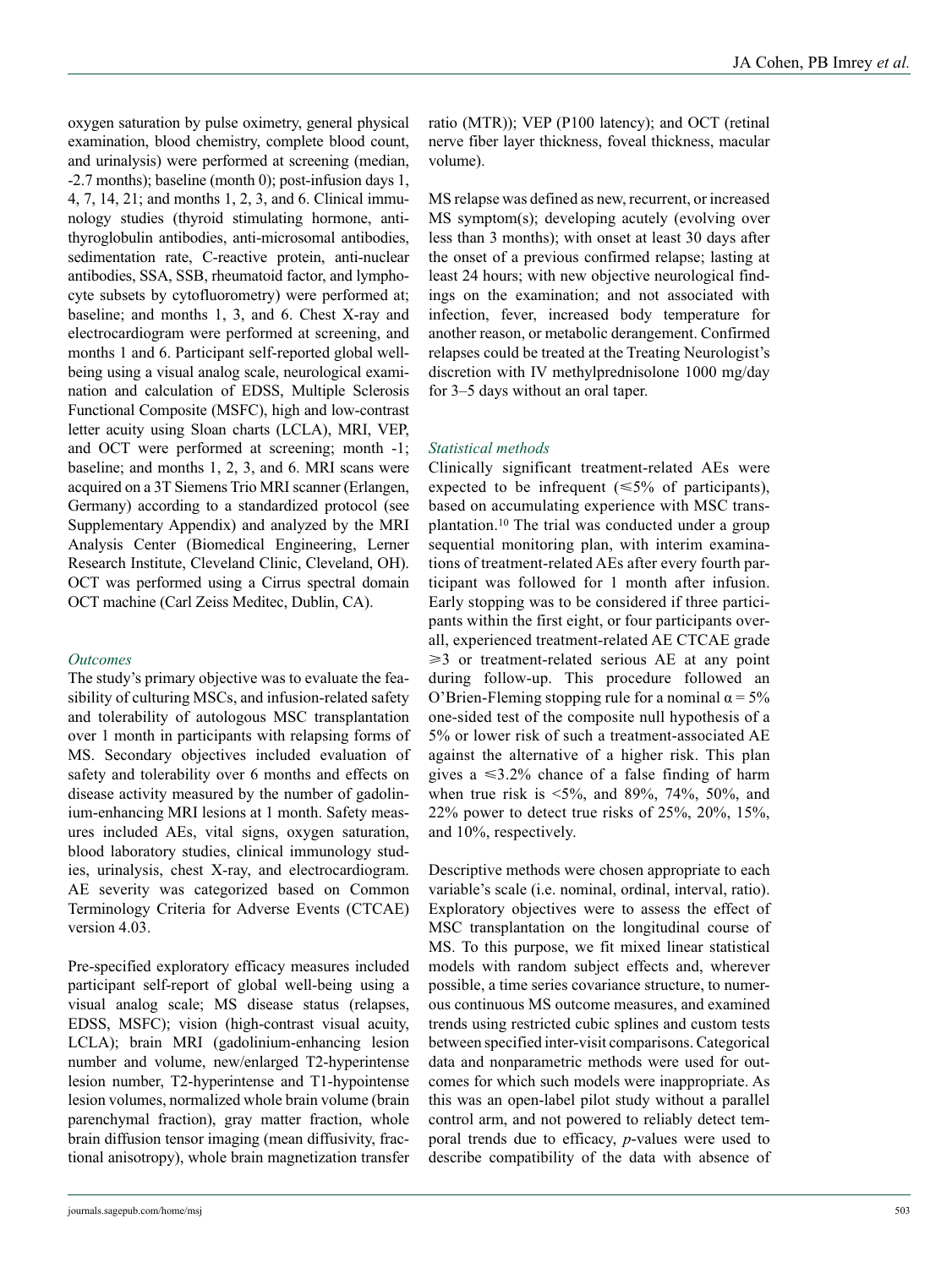MSC activity, but not for formal hypothesis testing. For most outcomes, the primary exploratory *p*-value compared slopes or means within 3 months post-infusion with the 2–3 month pre-infusion period.

# **Results**

Of 24 participants initially consented, one exhibited gadolinium allergy during the screening MRI and was



**Figure 1.** CONSORT diagram. MSC: mesenchymal stem cell; AE: adverse event.

not enrolled. Another's culture failed due to slow growth and development of atypical cellular morphology, first noted at the first passage. The participant had no distinguishing past medical history, MS features, or previous or concomitant medications. The participant elected not to undergo a second bone marrow aspiration and discontinued the study. Two replacement participants were consented and enrolled (Figure 1). Demographic, clinical, and imaging characteristics for the 25 enrolled participants are summarized in Table 1. Among the infused participants, yields following the initial Percoll gradient centrifugation, final yields, and kinetics of growth varied considerably, with no apparent relation to participant demographics, MS disease characteristics, or current or prior treatment, and despite adherence to standard protocols for bone marrow harvest and cell culture. Nevertheless, the cell dose was within the target range for all infused participants and for 22 (92%) within 5.5% of  $2 \times 10^6$ /kg (Table 2). All planned visits and assessments were completed except for one blood study for one participant.

There were no severe (CTCAE grade  $\geq$  3) or serious AEs related to study treatment. Table 3 lists AEs experienced by  $\geq 2$  participants from infusion through follow-up. One participant with SPMS died 8 months after completing the study. After study follow-up, this patient had progressive neurologic disability, with further worsening after intrathecal baclofen pump placement requiring two revisions, and died in hospice with severe spastic quadriplegia but no unusual infections or other medical condition.

| Characteristic                                                                                                                                                                                                                                                                                                                                                                                                                                                                             | Participants ( $n = 25$ )                                                                                                                                                    |
|--------------------------------------------------------------------------------------------------------------------------------------------------------------------------------------------------------------------------------------------------------------------------------------------------------------------------------------------------------------------------------------------------------------------------------------------------------------------------------------------|------------------------------------------------------------------------------------------------------------------------------------------------------------------------------|
| Age, years (mean $(SD)$ )                                                                                                                                                                                                                                                                                                                                                                                                                                                                  | 46.4(5.2)                                                                                                                                                                    |
| <b>Sex</b>                                                                                                                                                                                                                                                                                                                                                                                                                                                                                 | 17 females/8 males                                                                                                                                                           |
| Disease course                                                                                                                                                                                                                                                                                                                                                                                                                                                                             | 11 RR/14 SP                                                                                                                                                                  |
| Disease duration, years, mean (SD)                                                                                                                                                                                                                                                                                                                                                                                                                                                         | 15.4(9.0)                                                                                                                                                                    |
| MS disease activity or worsening in the prior two<br>years, $n \frac{(\%)^a}{a}$                                                                                                                                                                                                                                                                                                                                                                                                           | MS relapse 16 (64.0), EDSS or FSS worsening 11 (44.0),<br>MSFC component worsening 17 (68.0), brain MRI lesion<br>activity 10 (40.0), cervical spine lesion activity 1 (4.0) |
| EDSS, median (range)                                                                                                                                                                                                                                                                                                                                                                                                                                                                       | $6.0(3.0-6.5)$                                                                                                                                                               |
| Current disease treatment, $n$ (%)                                                                                                                                                                                                                                                                                                                                                                                                                                                         | interferon-beta $6(24.0)$ , glatiramer acetate $7(28.0)$ , no<br>treatment $12(48.0)$                                                                                        |
| MRI with gadolinium-enhancing lesions, $n$ (%)                                                                                                                                                                                                                                                                                                                                                                                                                                             | 6(24.0)                                                                                                                                                                      |
| T2-hyperintense lesion volume, mL (mean (SD))                                                                                                                                                                                                                                                                                                                                                                                                                                              | 21.5(12.0)                                                                                                                                                                   |
| Brain parenchymal fraction, mean (SD)                                                                                                                                                                                                                                                                                                                                                                                                                                                      | 0.777(0.039)                                                                                                                                                                 |
| $\blacksquare$ $\blacksquare$ $\blacksquare$ $\blacksquare$ $\blacksquare$ $\blacksquare$ $\blacksquare$ $\blacksquare$ $\blacksquare$ $\blacksquare$ $\blacksquare$ $\blacksquare$ $\blacksquare$ $\blacksquare$ $\blacksquare$ $\blacksquare$ $\blacksquare$ $\blacksquare$ $\blacksquare$ $\blacksquare$ $\blacksquare$ $\blacksquare$ $\blacksquare$ $\blacksquare$ $\blacksquare$ $\blacksquare$ $\blacksquare$ $\blacksquare$ $\blacksquare$ $\blacksquare$ $\blacksquare$ $\blacks$ | $\frac{1}{2}$                                                                                                                                                                |

**Table 1.** Characteristics of participants who underwent bone marrow aspiration and MSC culture (screening visit).

MSC: mesenchymal stem cell; EDSS: Expanded Disability Status Scale; FSS: functional system score; MSFC: Multiple Sclerosis Functional Composite; MRI: magnetic resonance imaging; MS: multiple sclerosis; RR: relapsing-remitting; SD: standard deviation; SP: secondary progressive.

<sup>a</sup>The total exceeds 100% because some participants qualified based on more than one criterion.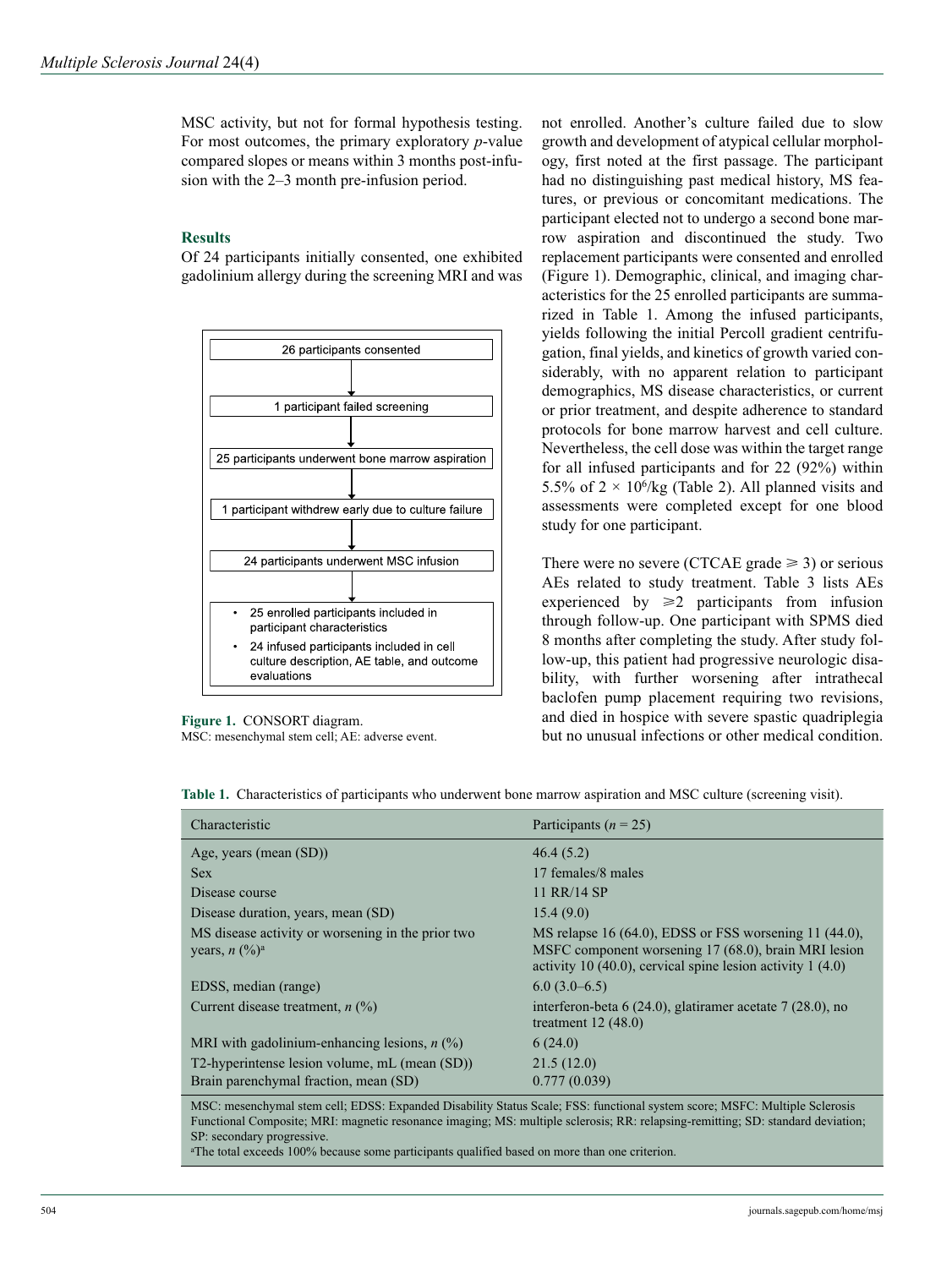**Table 2.** Cell culture kinetics and yield (*n* = 24).

| Parameter                                                                                                                                   | Mean $\pm$ SD (range)        |
|---------------------------------------------------------------------------------------------------------------------------------------------|------------------------------|
| Initial yield following Percoll centrifugation of bone<br>marrow aspirate, 10 <sup>8</sup> cells                                            | $5.05 \pm 2.72$ (1.52–11.27) |
| Final yield following cell expansion, $108$ cells                                                                                           | $2.74 \pm 1.29$ (0.86–5.86)  |
| Culture duration, days                                                                                                                      | $30.0 \pm 11.3$ (16-62)      |
| Percent $CD105^+/CD73^+$                                                                                                                    | $97.0 \pm 2.1 (90.6 - 99.7)$ |
| Percent CD45 <sup>+</sup> /CD14 <sup>+</sup>                                                                                                | $0.36 \pm 0.46$ (0.00–1.79)  |
| Infused dose, $106$ cells/kg                                                                                                                | $1.9 \pm 0.14$ (1.5–2.0)     |
| Viability: trypan blue exclusion of administered cells                                                                                      | $98.6 \pm 0.9$ (95.2–99.5)   |
| SD: standard deviation.<br>There was one culture failure that was terminated after 28 days due to poor growth and atypical cell morphology. |                              |

**Table 3.** Adverse events during or after autologous MSC infusion among participants who underwent infusion ( $n = 24$ ).

| Events                                                      | Number (%) of participants |
|-------------------------------------------------------------|----------------------------|
| Any event                                                   | 22(92)                     |
| Any severe event <sup>a</sup>                               | $3(12.5)^{\circ}$          |
| Any event leading to discontinuation of trial participation | $\mathbf{0}$               |
| Any serious event                                           | $4(16.7)^c$                |
| Deaths                                                      | 0 <sup>d</sup>             |
| Most frequently reported eventsb                            |                            |
| Muscle spasticity                                           | 11(45.8)                   |
| Urinary tract infection                                     | 10(41.7)                   |
| Multiple sclerosis relapse                                  | 7(29.2)                    |
| Fall                                                        | 7(29.2)                    |
| Multiple sclerosis                                          | 5(20.8)                    |
| Vision blurred                                              | 5(20.8)                    |
| Upper respiratory tract infection                           | 5(20.8)                    |
| Balance disorder                                            | 4(16.7)                    |
| Nasopharyngitis                                             | 3(12.5)                    |
| Depression                                                  | 3(12.5)                    |
| Diarrhea                                                    | 3(12.5)                    |
| Blood thyroid stimulating hormone decreased                 | 2(8.3)                     |
| Back pain                                                   | 2(8.3)                     |
| Fatigue                                                     | 2(8.3)                     |
| Paresthesia                                                 | 2(8.3)                     |
| Anxiety                                                     | 2(8.3)                     |
| Migraine                                                    | 2(8.3)                     |
| Headache                                                    | 2(8.3)                     |

MSC: mesenchymal stem cell; CTCAE: Common Terminology Criteria for Adverse Events.

 ${}^{\text{a}}$ CTCAE grade  $\geq 3$ .

 $b$ Reported by  $\geq 2$  participants.

cEvents classified as both severe and serious included: hospitalizations of two participants for treatment of a urinary tract infection with associated temporary worsening of neurologic symptoms, two hospitalizations of one participant for depression, hospitalization of one participant for management of hyperglycemia following IV methylprednisolone treatment of an MS relapse. None were considered related to mesenchymal stem cell transplantation.

dTwo deaths occurred, 6 months and 40 months after completing the study, not considered related to mesenchymal stem cell transplantation.

A second participant with SPMS died 40 months after completing the study after choking on food. We

are unaware of other participants with unexpected AEs after study completion.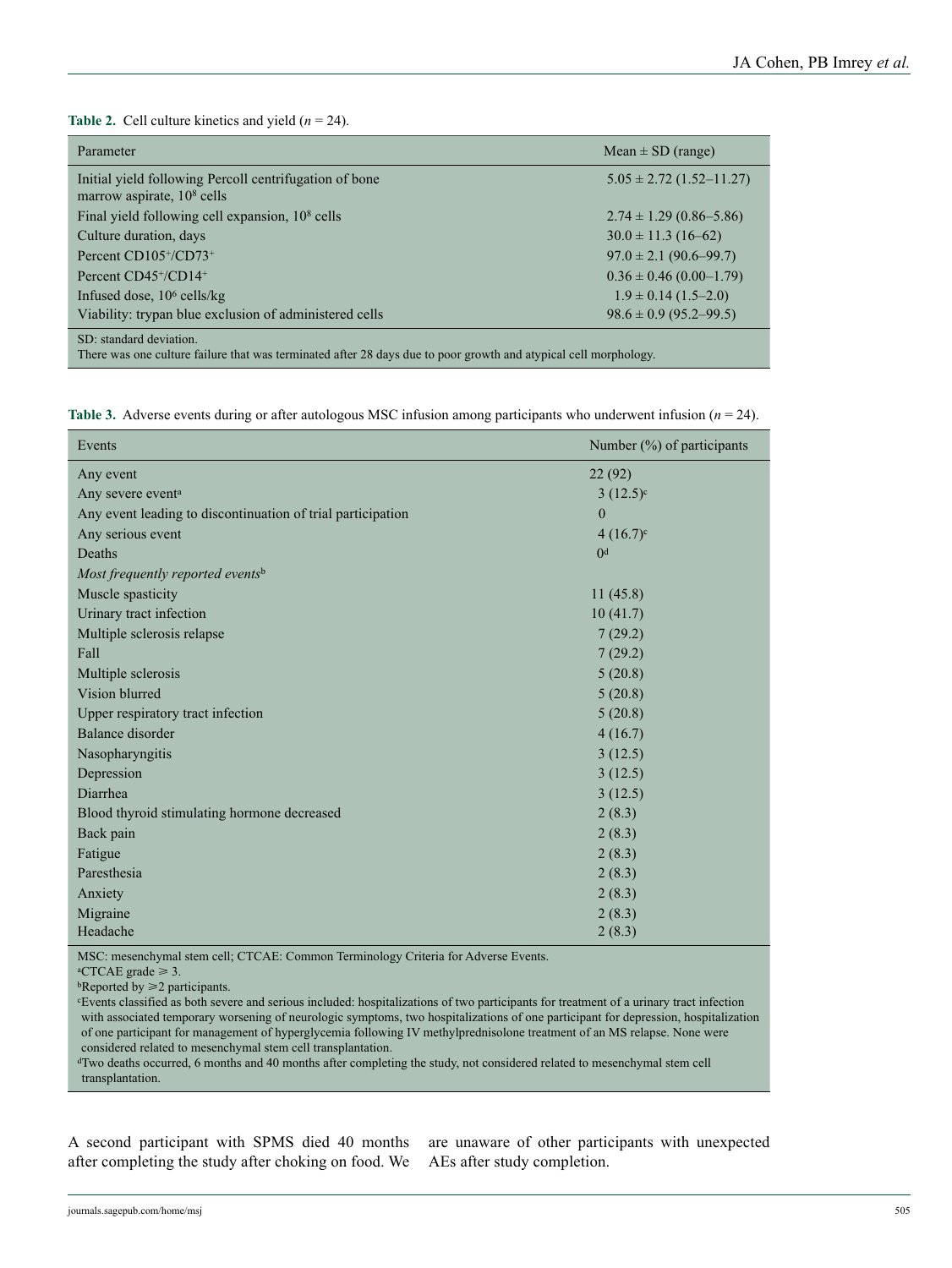No participant developed clinical manifestations or serologic studies indicating autoimmune phenomena. There was no clinical or radiographic evidence of paradoxical MS disease activation (Table 4). Although an active MRI was not required at enrollment, 24–50% of MRIs at the three pre-infusion time points demonstrated gadolinium-enhancing lesions. Post-infusion, there was no evidence of activation or inhibition of gadolinium enhancement or new/enlarged T2-hyperintense MRI lesion accumulation. Among 24 infused participants, 18 (75%) were free of relapse, 3 (12.5%) experienced a single relapse during post-infusion follow-up, and 3 (12.5%) experienced two relapses (two pre-infusion, four post-infusion). All relapses but one occurred in participants with RRMS. The single relapse in a participant with SPMS (but with a gadolinium-enhancing lesion at screening) was documented at the final visit. Among participants with RRMS, annualized relapse rates were 0.81 (95% CI: 0.10–2.93) preinfusion, 1.85 (95% CI 0.50–4.73) in months 1–3 post-infusion, and 0.90 (95% CI: 0.11–3.24) in months 4–6 post-infusion ( $p = 0.58$ ).

Most other exploratory efficacy outcomes were generally stable over the course of the study (Table 4). Descriptive *p*-values fell below the conventional 5% for three outcomes, compatible with two expected by chance alone based on the number of outcomes studied. These outcomes were whole brain MTR (*p* = 0.03) and MTR peak height  $(p = 0.008)$ , both of which trended upward in post-infusion months 1–3 relative to pre-infusion, and EDSS (signed rank  $p = 0.001$ , for which three post-infusion measurements worsened while 17 were improved from baseline, with others stable. Improvement in the EDSS reflected improvements in ambulation, and cerebral and sensory subsystems.

## **Discussion**

Previous experience in other disorders and limited published experience in MS suggested MSC transplantation would be safe and well tolerated. However, unanticipated autoimmune AEs have occurred with other MS therapies, for example, alemtuzumab, $11$ altered peptide ligands, $12$  and tumor necrosis factor blockade.13 Therefore, based on regulatory input on study design, we conducted a pilot study focusing on feasibility, safety, and tolerability. During our study's start-up preparations, the MSCT Study Group recommended a phase 2 design, $14$  stimulating the multinational Mesenchymal Stem Cells for Multiple Sclerosis (MESEMS) trial from which preliminary results recently were reported by a participating center.<sup>3</sup>

Our phase I study results support the feasibility, safety, and tolerability of IV administration of autologous, culture-expanded, bone-marrow-derived MSCs in MS. No treatment-related severe or serious AEs occurred during the follow-up period. The deaths of two participants after completing the trial did not appear to be related to MSC transplantation. Since the study was relatively small with only 6-month followup, we cannot rule out the possibility of rare or lateappearing AEs.

Exploratory efficacy measures demonstrated no substantial evidence of inhibition of disease activity, tissue repair, or recovery of function comparing 2–3 months pre-infusion to 6 months post-infusion. Given the lack of comparison group, small sample size, and relatively short follow-up, demonstration of benefit was not anticipated. There was a suggestion of possible benefit on EDSS. This result must be interpreted most cautiously, particularly without evidence of benefit on other disability measures. In the 4.0–5.5 range, where improvement was seen, the EDSS score is determined primarily by distance a participant walks. A participant's motivation and degree of examiner encouragement can be affected by expectation effects, as can the cerebral and sensory system scores that also improved. The benefit on two MTR measures could be random false positives among the dozens of outcome variables examined.

Lack of inhibition of gadolinium-enhancing lesions was surprising given the pleotropic anti-inflammatory actions of MSCs. One possibility is MSCs lack MS-relevant anti-inflammatory activity in vivo despite suggestive data from in vitro and animal studies. Or, possibly, the cell dose was insufficient. There were few data to guide dose selection when this study was designed. The target dose,  $2 \times 10^6$  MSCs/kg body weight, was based on a dose effective in treating graftversus-host disease following allogeneic hematopoietic stem cell transplantation<sup>15</sup> and was anticipated to be safe and reliably achievable based on our experience with MSC transplantation for several conditions.<sup>16</sup> Also, multiple administrations might be more effective.17 Third, there is no current consensus concerning optimal delivery route. We elected to administer cells IV because of ease of administration and data supporting ability of MSCs to traffic from blood to injured or inflamed central nervous system in animal models of stroke, brain tumor, traumatic brain injury, spinal cord demyelination, and MS.<sup>1</sup> This route has been employed in most studies of MSC transplantation in MS.<sup>1</sup> Although the lungs trap many cells following IV injection, numerous cells reach systemic circulation and become widely distributed in experimental models and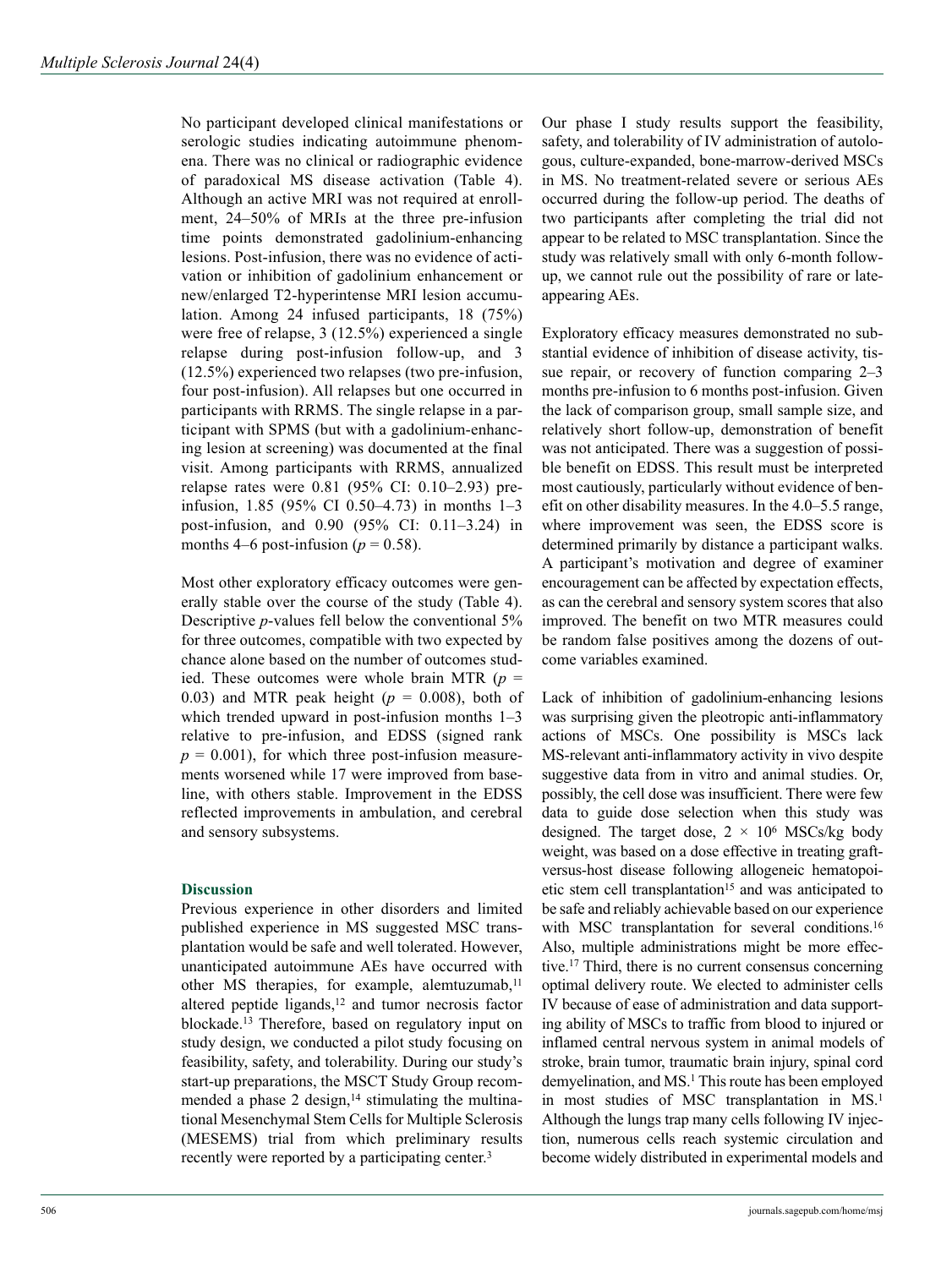| $\stackrel{\Delta}{\approx}$ | $66.6 \pm 15.9$                          | $67.9 \pm 15.0$                                 | $67.8 \pm 16.0$                                                                     | $58.6 \pm 21.8$                                                                                                                      | $68.2 \pm 17.0$                                                                                                         |
|------------------------------|------------------------------------------|-------------------------------------------------|-------------------------------------------------------------------------------------|--------------------------------------------------------------------------------------------------------------------------------------|-------------------------------------------------------------------------------------------------------------------------|
|                              |                                          |                                                 |                                                                                     |                                                                                                                                      |                                                                                                                         |
|                              |                                          |                                                 |                                                                                     |                                                                                                                                      |                                                                                                                         |
| $5.3 \pm 1.4$                | $5.3 \pm 1.3$                            | $5.1 \pm 1.5$                                   | $4.9 \pm 1.8$                                                                       | $5.1 \pm 1.7$                                                                                                                        | $5.0 \pm 1.7$                                                                                                           |
| $6.0(3.0-6.5)$               | $6.0(3.0-6.5)$                           | $6.0(2.0-6.5)$                                  | $6.0(1.5-6.5)$                                                                      | $6.0(2.0-6.5)$                                                                                                                       | $6.0(2.0-6.5)$                                                                                                          |
|                              |                                          |                                                 |                                                                                     |                                                                                                                                      |                                                                                                                         |
| $-0.13 \pm 0.62$             | $-0.14 \pm 0.61$                         | $-0.09 \pm 0.57$                                |                                                                                     | $-0.12 \pm 0.56$                                                                                                                     | $-0.13 \pm 0.58$                                                                                                        |
|                              |                                          |                                                 |                                                                                     |                                                                                                                                      |                                                                                                                         |
| $10.2 \pm 5.5$               | $10.1 \pm 5.0$                           | $9.8 \pm 4.9$                                   | $10.2 \pm 5.0$                                                                      |                                                                                                                                      | $11.4 \pm 6.9$                                                                                                          |
|                              |                                          |                                                 |                                                                                     |                                                                                                                                      |                                                                                                                         |
| $28.5 \pm 12.0$              | $30.3 \pm 21.1$                          |                                                 |                                                                                     | $28.1 \pm 14.7$                                                                                                                      | $27.8 \pm 14.1$                                                                                                         |
| $28.8 \pm 11.7$              | $28.3 \pm 9.6$                           | $27.9 \pm 9.7$                                  | $27.6 \pm 8.8$                                                                      | $26.9 + 8.7$                                                                                                                         | $27.9 \pm 9.7$                                                                                                          |
|                              |                                          |                                                 |                                                                                     |                                                                                                                                      |                                                                                                                         |
| $49.0 \pm 10.0$              | $47.9 \pm 10.2$                          | $49.5 \pm 10.3$                                 | $49.8 \pm 9.2$                                                                      | $51.1 \pm 8.6$                                                                                                                       | $50.8 \pm 8.8$                                                                                                          |
|                              |                                          |                                                 |                                                                                     |                                                                                                                                      |                                                                                                                         |
|                              |                                          |                                                 |                                                                                     |                                                                                                                                      |                                                                                                                         |
| $56.3 \pm 4.1$               |                                          |                                                 |                                                                                     |                                                                                                                                      | $56.3 \pm 5.2$                                                                                                          |
| $31.3 \pm 8.3$               | $31.3 \pm 9.7$                           | $31.1 \pm 9.2$                                  |                                                                                     | $30.7 + 8.7$                                                                                                                         | $30.8 \pm 9.4$                                                                                                          |
| $15.5 \pm 11.6$              | $16.5 \pm 12.1$                          | $16.6 \pm 11.4$                                 |                                                                                     |                                                                                                                                      | $13.9 \pm 9.4$                                                                                                          |
|                              |                                          |                                                 |                                                                                     |                                                                                                                                      |                                                                                                                         |
|                              |                                          |                                                 |                                                                                     |                                                                                                                                      |                                                                                                                         |
| $0.63 \pm 1.20$              | $0.75 \pm 0.90$                          |                                                 | $0.92 \pm 1.89$                                                                     |                                                                                                                                      | $0.79 \pm 1.41$                                                                                                         |
|                              | $0.5(0-3)$                               | $0(0-6)$                                        |                                                                                     |                                                                                                                                      | $(0 - 5)$                                                                                                               |
|                              |                                          |                                                 |                                                                                     |                                                                                                                                      |                                                                                                                         |
|                              |                                          |                                                 |                                                                                     |                                                                                                                                      |                                                                                                                         |
| 8(33)                        | 12(50)                                   | 9(38)                                           | 8(33)                                                                               |                                                                                                                                      | 8(33)                                                                                                                   |
|                              |                                          |                                                 |                                                                                     |                                                                                                                                      |                                                                                                                         |
|                              |                                          |                                                 |                                                                                     |                                                                                                                                      | $1.79 \pm 2.48$                                                                                                         |
|                              |                                          |                                                 |                                                                                     |                                                                                                                                      | $(1 - 10)$                                                                                                              |
|                              |                                          |                                                 |                                                                                     |                                                                                                                                      |                                                                                                                         |
| $21.8 \pm 12.5$              | $22.2 \pm 13.0$                          | $22.5 \pm 13.0$                                 | $22.1 \pm 13.0$                                                                     | $22.2 \pm 13.0$                                                                                                                      | $22.0 \pm 12.8$                                                                                                         |
|                              | $0.63 \pm 0.92$<br>$(0 - 5)$<br>$0(0-3)$ | $0.92 \pm 1.25$<br>$56.4 \pm 5.2$<br>$0.5(0-3)$ | $29.7 \pm 15.9$<br>$1.29 \pm 1.78$<br>$0.96 \pm 1.57$<br>$56.7 \pm 4.6$<br>$0(0-6)$ | $-0.07 \pm 0.57$<br>$28.8 \pm 17.4$<br>$1.38 \pm 1.81$<br>$16.5 \pm 9.8$<br>$55.9 \pm 5.5$<br>29.0 $\pm$ 9.2<br>$0(0-6)$<br>$0(0-6)$ | $0.67 \pm 1.37$<br>$1.54 \pm 2.23$<br>$14.0 \pm 9.0$<br>$11.6 \pm 6.8$<br>$55.7 \pm 5.7$<br>$(0-8)$<br>$(0-5)$<br>7(29) |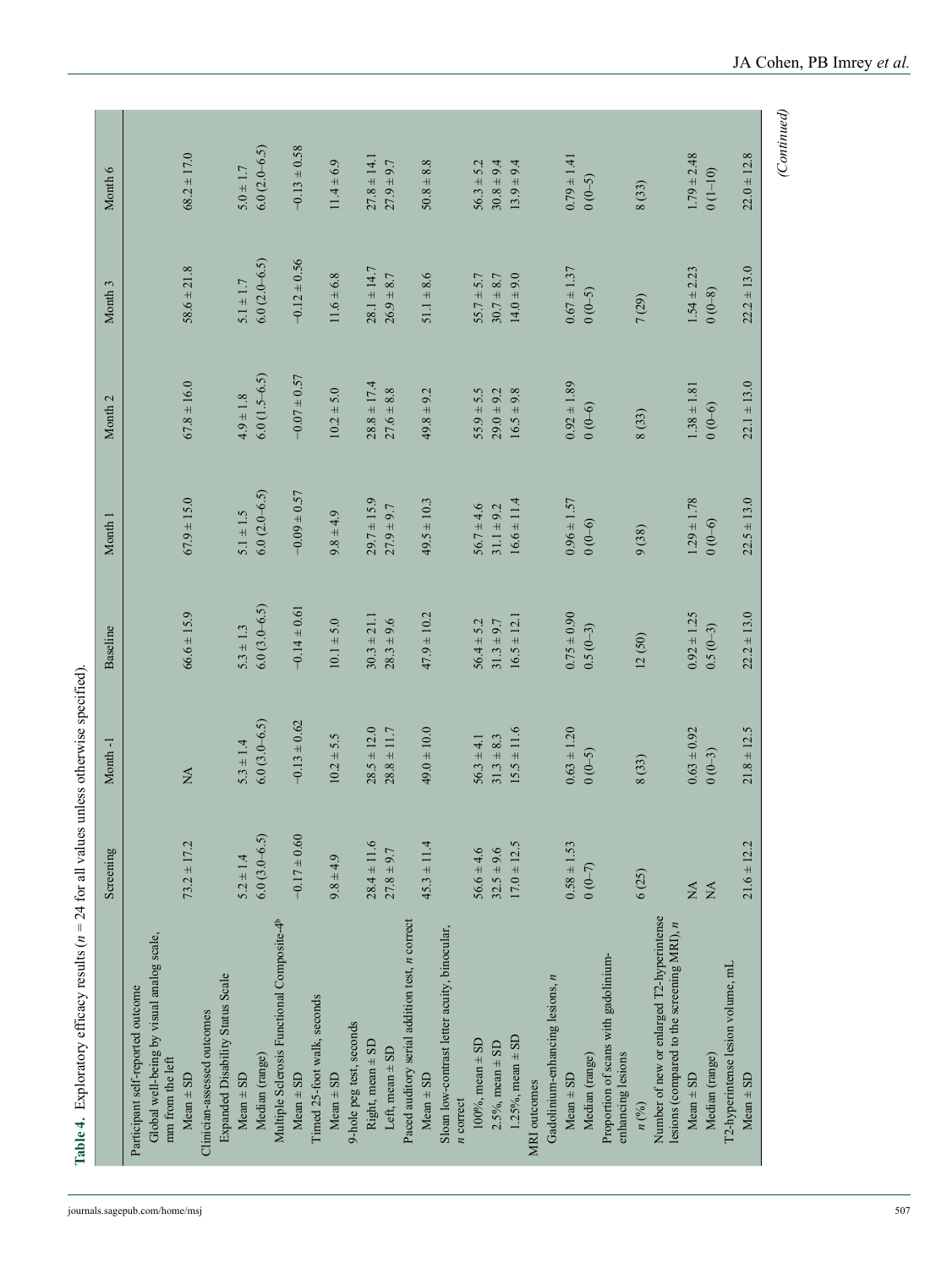| Month 1            | Month <sub>2</sub>                                        | Month 3                                                   | Month 6                                                                        |
|--------------------|-----------------------------------------------------------|-----------------------------------------------------------|--------------------------------------------------------------------------------|
|                    |                                                           |                                                           | $3.31 \pm 2.98$                                                                |
|                    |                                                           |                                                           |                                                                                |
| $0.774 \pm 0.039$  | $0.773 \pm 0.040$                                         |                                                           | $0.772 \pm 0.041$                                                              |
|                    |                                                           |                                                           |                                                                                |
| $0.459 \pm 0.020$  | $0.459 \pm 0.021$                                         | $0.457 \pm 0.021$                                         | $0.458 \pm 0.021$                                                              |
|                    |                                                           |                                                           |                                                                                |
| $845.1 \pm 32.6^a$ | $844.3 \pm 33.3$                                          | $843.9 \pm 35.3^a$                                        | $845.4 \pm 33.4$                                                               |
|                    |                                                           |                                                           |                                                                                |
| $281.8 \pm 10.6^a$ | $279.9 \pm 11.7$                                          | $282.2 \pm 11.9^a$                                        | $282.0 \pm 10.5$                                                               |
|                    |                                                           |                                                           |                                                                                |
|                    |                                                           |                                                           | $37.64 \pm 2.59$                                                               |
|                    |                                                           |                                                           |                                                                                |
|                    |                                                           |                                                           |                                                                                |
| $135.0 \pm 19.2$   | $135.3 \pm 18.3$                                          | $135.9 \pm 18.5$                                          | $137.1 \pm 18.8$                                                               |
|                    |                                                           |                                                           |                                                                                |
|                    |                                                           |                                                           |                                                                                |
| $72.6 \pm 7.8$     | $72.0 \pm 7.7$                                            | $72.3 \pm 7.8$                                            | $72.2 \pm 7.7$                                                                 |
|                    |                                                           |                                                           |                                                                                |
| $9.34 \pm 0.47$    | $9.35 \pm 0.44$                                           | $9.35 \pm 0.45$                                           | $9.31 \pm 0.51$                                                                |
|                    |                                                           |                                                           |                                                                                |
|                    |                                                           |                                                           | $259.72 \pm 14.14$                                                             |
|                    | $260.50 \pm 12.96$<br>$37.50 \pm 2.61$<br>$3.36 \pm 3.10$ | $260.89 \pm 12.26$<br>$37.52 \pm 2.62$<br>$3.32 \pm 3.00$ | $261.01 \pm 12.50$<br>$0.774 \pm 0.040$<br>$37.62 \pm 2.58$<br>$3.32 \pm 3.02$ |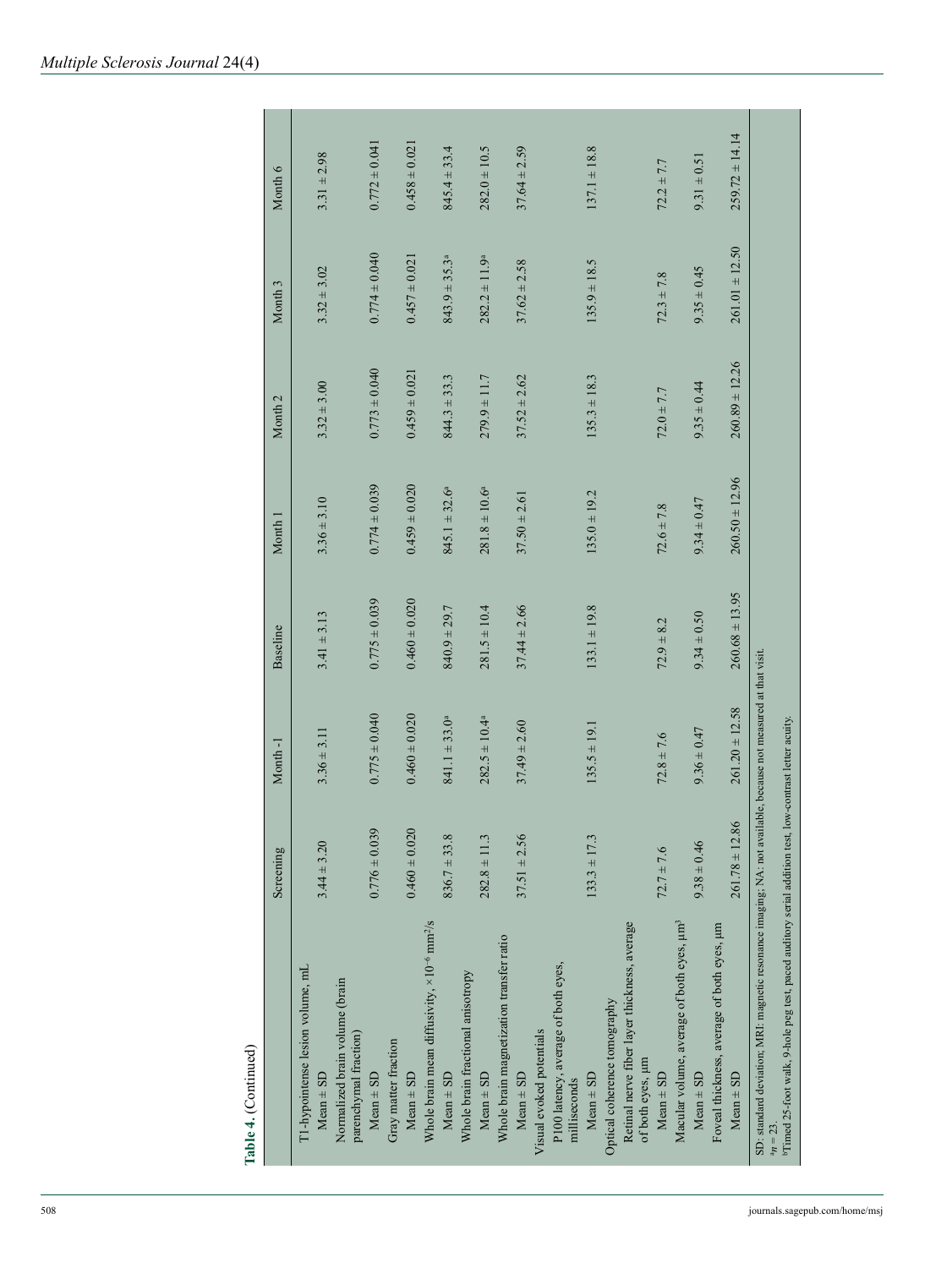human studies.18 Intra-carotid delivery of MSCs, which has been explored in multiple system atrophy19 but not in MS to date, raises microembolization concerns. Some studies have utilized an intrathecal, or combined IV and intrathecal routes.20–22 Finally, we utilized cryopreserved cells thawed just before infusion. Although viability of the infused cell product exceeded 95% in all cases, recent studies suggest that, immediately after thawing, cryopreserved MSCs have cytoskeletal changes,23 impaired immunomodulatory function,24,25 altered in vivo trafficking,26 and increased T-cellmediated apoptosis.23 Thus, harvesting cells directly from culture or allowing recovery time after thawing appears prudent.

Another cell production issue in designing the planned phase 2 study is use of FBS in our culture protocol. Although we received regulatory approval based on our previous experience, validation of a xeno-free culture protocol for future studies is underway. Preliminarily, MSCs from five normal donors have been culture-expanded in parallel in low-glucose DMEM containing 10% FBS or 5% human platelet lysate (PLUS supplement). Mean yields after three passages were more than tripled and culture times nearly halved with platelet lysate, with equivalent purity.<sup>27</sup>

We utilized bone-marrow-derived MSCs based on our previous experience, but important differences might exist between MSCs from different tissue sources, for example, adipose tissue and bone marrow, a point not yet systematically investigated. A related issue is whether MSCs should be autologous or can/should be isolated from donors without MS. We used autologous cells to avoid potential concerns with transmitting infection or cancer from the donor. Also, although MSCs are relatively non-immunogenic permitting allogeneic administration,15,28 some studies indicate repeated administration stimulates rejection<sup>29</sup>—an issue if multi-dosing is planned. Conversely, "universal donor" MSCs have the advantage of an "off the shelf" reagent with consistent properties and would not be subject to putative deficient immunomodulatory or repair-promoting properties associated with MS. While some studies indicate that MSCs isolated from MS subjects and non-MS controls exhibit similar growth in culture, differentiation potential, surface antigen expression, and immunomodulatory properties,  $30-32$ others report notable functional differences,33–35 suggesting administration of MSCs from a donor without MS might be preferable. This key issue is unresolved and is the subject of ongoing ancillary studies.

In summary, this phase 1 trial supports the feasibility, safety, and tolerability of autologous MSC transplantation

# **Acknowledgements**

The authors thank Cynthia Mackey, RN, BSN, MSN; Vinette Zinkand, RN; Robert Fox, RN; the staff of the Dahms Clinical Research Unit, Seidman Cancer Center; the Advisory Committee (Supplementary Appendix); and the Data Safety Monitoring Committee (Supplementary Appendix) for their assistance with the study. Preliminary results of this study were presented at the 2014 Joint ACTRIMS-ECTRIMS Meeting in Boston, MA, USA, 10–13 September 2014. J.A.C., P.B.I., S.M.P., E.F., A.B.-O., J.R.K., S.L.G., and H.M.L. contributed to study conception or design. All authors contributed to study supervision or coordination and analysis or interpretation of data. P.B.I., M.K., and S.M. contributed to statistical analysis. All authors contributed to drafting and revising the manuscript for content. Clinicaltrials.gov identifier: NCT00813969.

# **Declaration of Conflicting Interests**

The author(s) declared the following potential conflicts of interest with respect to the research, authorship, and/ or publication of this article: J.A.C. reports consulting fees from Adamas, Merck, Mallinkrodt, Novartis, and Receptos and compensation as Co-Editor of *Multiple Sclerosis Journal: Experimental, Translational and Clinical*. R.A.B. reports consulting fees from Biogen, Genentech, Genzyme, and Novartis. E.F. is an employee of Biogen. R.J.F. reports consulting fees from Actelion, Biogen, Genentech, Mallinkrodt, MedDay, Novartis, and Teva and research funding from Novartis. A.B.-O. reports consulting fees from Biogen Merck, Novartis, Receptos, Roche, Sanofi-Genzyme, and Teva. P.B.I., S.M.P., S.L.S., T.T.S., P.J., M.K., S.M., J.R.K., S.L.G., and H.M.L. have nothing to disclose.

# **Funding**

The author(s) disclosed receipt of the following financial support for the research, authorship, and/or publication of this article: This trial was funded by Department of Defense Grant W81XWH-10-1-0270 and National Institutes of Health Grant RO1 NS074787, National Multiple Sclerosis Society Pilot Grant PP-1752, and Cleveland Clinic RPC Grant 2012-2017. The Dahms Clinical Research Unit is funded by the Clinical and Translational Science Collaborative of Cleveland UL1000439 from the National Center for Advancing Translational Sciences component of the National Institutes of Health and NIH Roadmap for Medical Research. The contents of the manuscript are solely the responsibility of the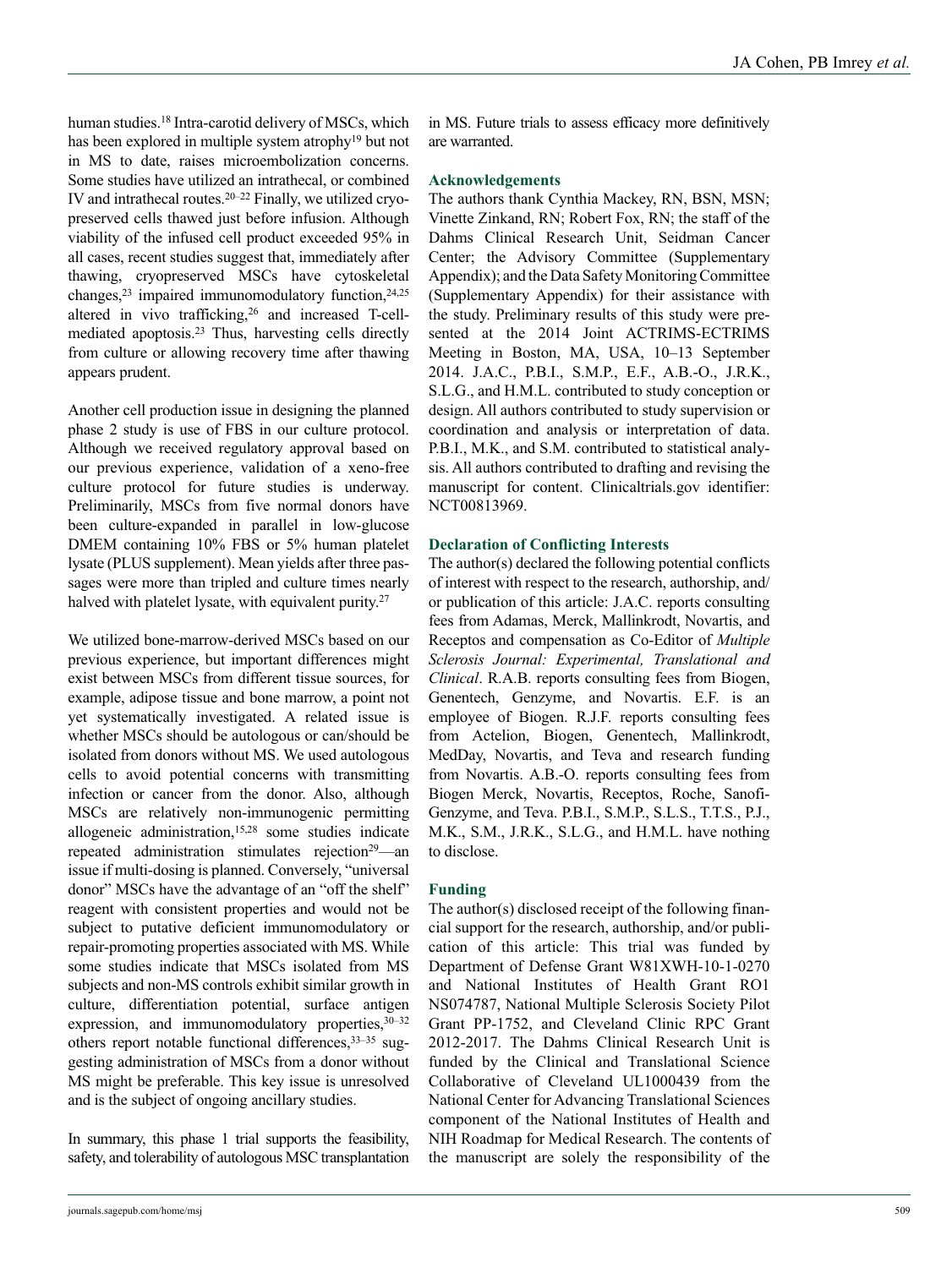authors and do not necessarily represent the official views of the NIH.

## **References**

- 1. Cohen JA. Mesenchymal stem cell transplantation in multiple sclerosis. *J Neurol Sci* 2013; 333: 43–49.
- 2. Connick P, Kolappan M, Crawley C, et al. Autologous mesenchymal stem cells for the treatment of secondary progressive multiple sclerosis: An openlabel phase 2a proof-of-concept study. *Lancet Neurol* 2012; 11: 150–156.
- 3. Llufriu S, Sepulveda M, Blanco Y, et al. Randomized placebo-controlled phase II trial of autologous mesenchymal stem cells in multiple sclerosis. *PLoS ONE* 2014; 9: e113936.
- 4. Lazarus HM, Haynesworth SE, Gerson SL, et al. Ex vivo expansion and subsequent infusion of human bone marrow-derived stromal progenitor cells (mesenchymal progenitor cells): Implications for therapeutic use. *Bone Marrow Transplant* 1995; 16: 557–564.
- 5. ICH harmonised tripartite guideline: Guideline for good clinical practice—E6(R1). International conference on Harmonisation of Technical Requirements for Registration of Pharmaceuticals for Human Use, Geneva, 10 June 1996, [http://www.](http://www.ich.org/fileadmin/Public_Web_Site/ICH_Products/Guidelines/Efficacy/E6/E6_R1_Guideline.pdf) [ich.org/fileadmin/Public\\_Web\\_Site/ICH\\_Products/](http://www.ich.org/fileadmin/Public_Web_Site/ICH_Products/Guidelines/Efficacy/E6/E6_R1_Guideline.pdf) [Guidelines/Efficacy/E6/E6\\_R1\\_Guideline.pdf](http://www.ich.org/fileadmin/Public_Web_Site/ICH_Products/Guidelines/Efficacy/E6/E6_R1_Guideline.pdf)  (accessed 28 September 2014).
- 6. World Medical Association Declaration of Helsinki. Ethical principles for medical research involving human subjects, [http://www.wma.net/](http://www.wma.net/en/30publications/10policies/b3/index.html) [en/30publications/10policies/b3/index.html](http://www.wma.net/en/30publications/10policies/b3/index.html) (accessed 22 August 2016).
- 7. Polman CH, Reingold SC, Banwell B, et al. Diagnostic criteria for multiple sclerosis: 2010 revisions to the McDonald Criteria. *Ann Neurol* 2011; 69: 292–302.
- 8. Kurtzke JF. Rating neurologic impairment in multiple sclerosis: An Expanded Disability Status Scale (EDSS). *Neurology* 1983; 33: 1444–1452.
- 9. Swanton JK, Rovira A, Tintore M, et al. MRI criteria for multiple sclerosis in patients presenting with clinically isolated syndromes: A multicentre retrospective study. *Lancet Neurol* 2007; 6: 677–686.
- 10. Lalu MM, McIntyre L, Pugliese C, et al. Safety of cell therapy with mesenchymal stromal cells (SafeCell): A systematic review and meta-analysis of clinical trials. *PLoS ONE* 2012; 7: e47559.
- 11. Coles AJ, Wing M, Smith S, et al. Pulsed monoclonal antibody treatment and autoimmune thyroid disease in multiple sclerosis. *Lancet* 1995; 354: 1691–1695.
- 12. Bielekova B, Goodwin B, Richert N, et al. Encephalitogenic potential of the myelin basic protein peptide (amino acids 83-99) in multiple sclerosis: Results of a phase II clinical trial with an altered peptide ligand. *Nat Med* 2000; 6: 1167–1175.
- 13. The Lenercept Multiple Sclerosis Study Group; The University of British Columbia MS/MRI Analysis Group. TNF neutralization in MS: Results of a randomized, placebo-controlled multicenter study. *Neurology* 1999; 53: 457–465.
- 14. Freedman MS, Bar-Or A, Atkins HL, et al. The therapeutic potential of mesenchymal stem cell transplantation as a treatment for multiple sclerosis: Consensus report of the International MSCT Study Group. *Mult Scler* 2010; 16: 503–510.
- 15. Le Blanc K, Frassoni F, Ball L, et al. Mesenchymal stem cells for treatment of steroid-resistant, severe, acute graft-versus-host disease: A phase II study. *Lancet* 2008; 371: 1579–1586.
- 16. Koc ON, Day J, Nieder M, et al. Allogeneic mesenchymal stem cell infusion for treatment of metachromatic leukodystrophy (MLD) and Hurler syndrome (MPS-IH). *Bone Marrow Transplant* 2002; 30: 215–222.
- 17. Harris VK, Yan QJ, Vyshkina T, et al. Clinical and pathological effects of intrathecal injection of mesenchymal stem cell-derived neural progenitors in an experimental model of multiple sclerosis. *J Neurol Sci* 2012; 313: 167–177.
- 18. Cogle CR, Yachnis AT, Laywell ED, et al. Bone marrow transdifferentiation in brain after transplantation: A retrospective study. *Lancet* 2004; 363: 1432–1437.
- 19. Lee PH, Lee JE, Kim H-S, et al. A randomized trial of mesenchymal stem cells in multiple system atrophy. *Ann Neurol* 2012; 72: 32–40.
- 20. Karussis D, Karageorgiou C, Vaknin-Dembinsky A, et al. Safety and immunologic effects of mesenchymal stem cell transplantation in patients with multiple sclerosis and amyotrophic lateral sclerosis. *Arch Neurol* 2010; 67: 1187–1194.
- 21. Moyeddin Bonab M, Yazdanbakhsh S, Loft J, et al. Does mesenchymal stem cell therapy help multiple sclerosis patients? *Iran J Immunol* 2007; 4: 50–57.
- 22. Yamout B, Hourani R, Salti H, et al. Bone marrow mesenchymal stem cell transplantation in patients with multiple sclerosis: A pilot study. *J Neuroimmunol* 2010; 227: 185–189.
- 23. Chinnadurai R, Copland IB, Garcia MA, et al. Cryopreserved mesenchymal stromal cells are susceptible to T-cell mediated apoptosis which is partly rescued by IFNγ licensing. *Stem Cells* 2016; 34: 2429–2442.